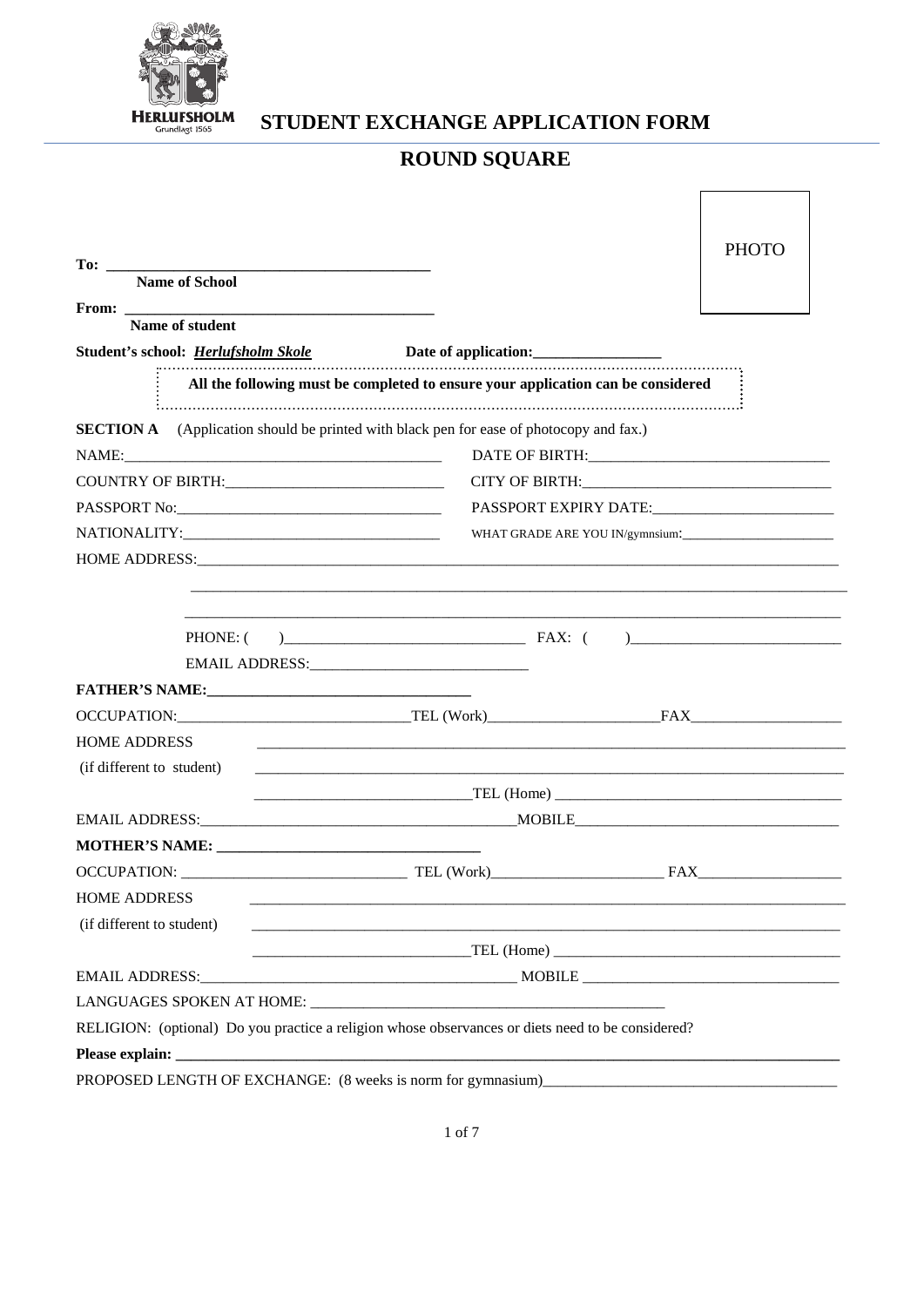#### **SECTION B**

#### **SCHOOL SUBJECTS AND RESULTS**

| <b>SCHOOL SUBJECTS</b><br>Studied in Yr 9/Folkeskolen | <b>Years/Semesters</b><br>studied | <b>RESULTS</b><br>Year_ | <b>RESULTS</b><br>Latest_ |
|-------------------------------------------------------|-----------------------------------|-------------------------|---------------------------|
|                                                       |                                   |                         |                           |
|                                                       |                                   |                         |                           |
|                                                       |                                   |                         |                           |
|                                                       |                                   |                         |                           |
|                                                       |                                   |                         |                           |
|                                                       |                                   |                         |                           |
|                                                       |                                   |                         |                           |
|                                                       |                                   |                         |                           |
|                                                       |                                   |                         |                           |
|                                                       |                                   |                         |                           |

\_\_\_\_\_\_\_\_\_\_\_\_\_\_\_\_\_\_\_\_\_\_\_\_\_\_\_\_\_\_\_\_\_\_\_\_\_\_\_\_\_\_\_\_\_\_\_\_\_\_\_\_\_\_\_\_\_\_\_\_\_\_\_\_\_\_\_\_\_\_\_\_\_\_\_\_\_\_\_\_\_\_\_\_\_\_\_\_\_\_\_\_\_\_\_\_\_\_\_\_\_\_

\_\_\_\_\_\_\_\_\_\_\_\_\_\_\_\_\_\_\_\_\_\_\_\_\_\_\_\_\_\_\_\_\_\_\_\_\_\_\_\_\_\_\_\_\_\_\_\_\_\_\_\_\_\_\_\_\_\_\_\_\_\_\_\_\_\_\_\_\_\_\_\_\_\_\_\_\_\_\_\_\_\_\_\_\_\_\_\_\_\_\_\_\_\_\_\_\_\_\_\_\_

\_\_\_\_\_\_\_\_\_\_\_\_\_\_\_\_\_\_\_\_\_\_\_\_\_\_\_\_\_\_\_\_\_\_\_\_\_\_\_\_\_\_\_\_\_\_\_\_\_\_\_\_\_\_\_\_\_\_\_\_\_\_\_\_\_\_\_\_\_\_\_\_\_\_\_\_\_\_\_\_\_\_\_\_\_\_\_\_\_\_\_\_\_\_\_\_\_\_\_\_\_\_

\_\_\_\_\_\_\_\_\_\_\_\_\_\_\_\_\_\_\_\_\_\_\_\_\_\_\_\_\_\_\_\_\_\_\_\_\_\_\_\_\_\_\_\_\_\_\_\_\_\_\_\_\_\_\_\_\_\_\_\_\_\_\_\_\_\_\_\_\_\_\_\_\_\_\_\_\_\_\_\_\_\_\_\_\_\_\_\_\_\_\_\_\_\_\_\_\_\_\_\_\_\_

\_\_\_\_\_\_\_\_\_\_\_\_\_\_\_\_\_\_\_\_\_\_\_\_\_\_\_\_\_\_\_\_\_\_\_\_\_\_\_\_\_\_\_\_\_\_\_\_\_\_\_\_\_\_\_\_\_\_\_\_\_\_\_\_\_\_\_\_\_\_\_\_\_\_\_\_\_\_\_\_\_\_\_\_\_\_\_\_\_\_\_\_\_\_\_\_\_\_\_\_\_\_

\_\_\_\_\_\_\_\_\_\_\_\_\_\_\_\_\_\_\_\_\_\_\_\_\_\_\_\_\_\_\_\_\_\_\_\_\_\_\_\_\_\_\_\_\_\_\_\_\_\_\_\_\_\_\_\_\_\_\_\_\_\_\_\_\_\_\_\_\_\_\_\_\_\_\_\_\_\_\_\_\_\_\_\_\_\_\_\_\_\_\_\_\_\_\_\_\_\_\_\_\_\_

\_\_\_\_\_\_\_\_\_\_\_\_\_\_\_\_\_\_\_\_\_\_\_\_\_\_\_\_\_\_\_\_\_\_\_\_\_\_\_\_\_\_\_\_\_\_\_\_\_\_\_\_\_\_\_\_\_\_\_\_\_\_\_\_\_\_\_\_\_\_\_\_\_\_\_\_\_\_\_\_\_\_\_\_\_\_\_\_\_\_\_\_\_\_\_\_\_\_\_\_\_\_

• Please consult your teachers and give all results as letter grades A (12) B (10) C (7) D (4 and 2) :

PROFICIENCY OF LANGUAGE: (for the country you are considering, what proficiency have you?)

NONE BASIC FLUENT (circle the appropriate level)

RELEVANT ACADEMIC ACHIEVEMENTS: \_\_\_\_\_\_\_\_\_\_\_\_\_\_\_\_\_\_\_\_\_\_\_\_\_\_\_\_\_\_\_\_\_\_\_\_\_\_\_\_\_\_\_\_\_\_\_\_\_\_\_\_\_\_\_\_\_\_\_\_\_\_

COMMUNITY SERVICE ACTIVITIES AND INTERESTS:

MAIN OUT OF SCHOOL ACTIVITIES AND INTERESTS\_\_\_\_\_\_\_\_\_\_\_\_\_\_\_\_\_\_\_\_\_\_\_\_\_\_\_\_\_\_\_\_\_\_\_\_\_\_\_\_\_\_\_\_\_\_\_\_\_\_\_\_\_

OFFICES HELD AT SCHOOL:\_\_\_\_\_\_\_\_\_\_\_\_\_\_\_\_\_\_\_\_\_\_\_\_\_\_\_\_\_\_\_\_\_\_\_\_\_\_\_\_\_\_\_\_\_\_\_\_\_\_\_\_\_\_\_\_\_\_\_\_\_\_\_\_\_\_\_\_\_\_\_\_\_\_\_\_

TRAVEL ABROAD (place, length of travel or stay, year):\_\_\_\_\_\_\_\_\_\_\_\_\_\_\_\_\_\_\_\_\_\_\_\_\_\_\_\_\_\_\_\_\_\_\_\_\_\_\_\_\_\_\_\_\_\_\_\_\_\_\_\_\_\_\_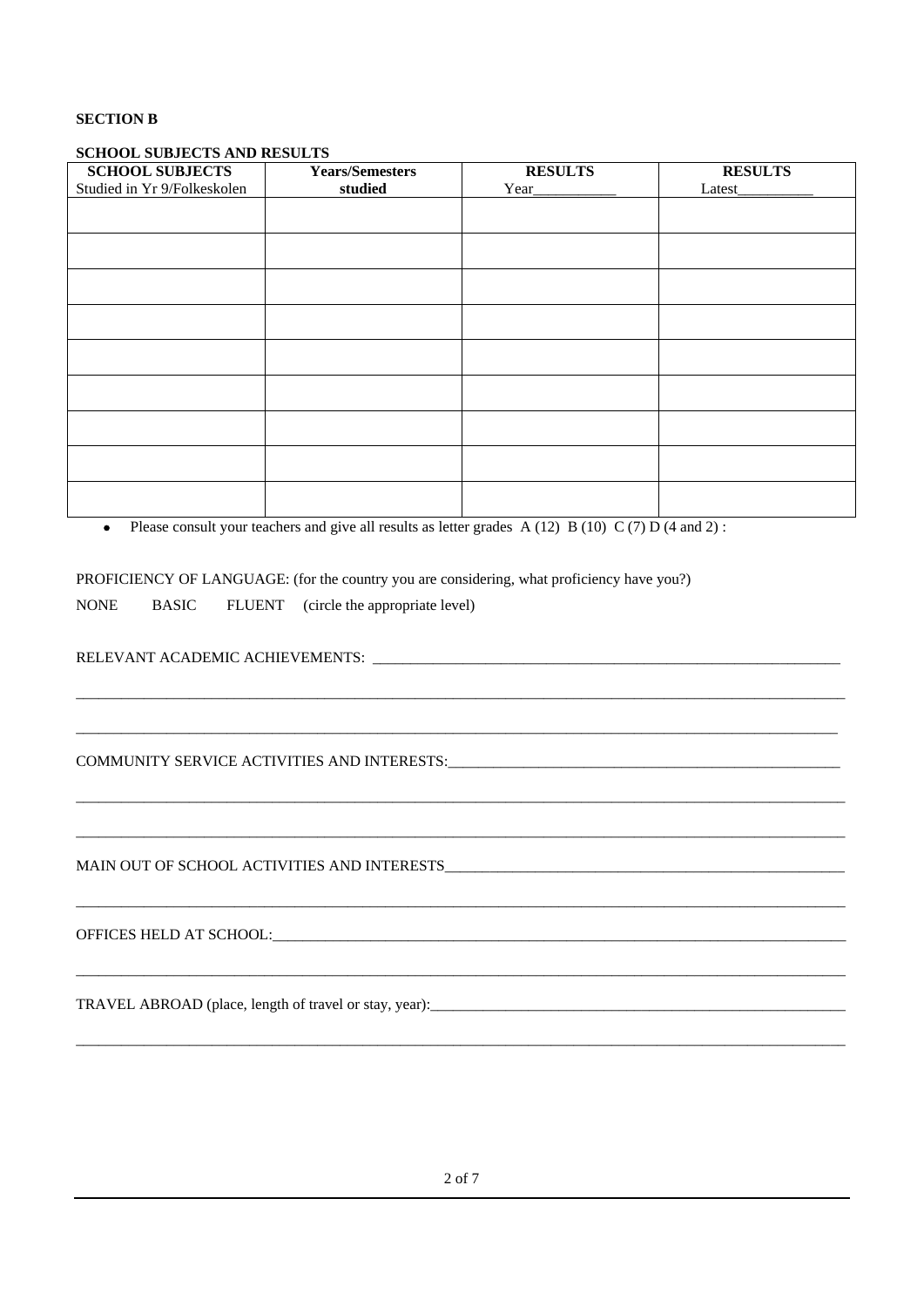#### **SECTION C**

YOUR REASONS FOR APPLYING FOR EXCHANGE: (use a separate sheet if you do not have enough space below)

#### **SECTION D**

#### TUTOR'S REPORT / IF YOU HAVE BEEN AT THE SCHOOL LAST YEAR ONLY

 $-$  Name of Tutor/Advisor (please print)

My rating of the candidate on the following scale is: (please circle the appropriate response)

|                                                        | <b>OUTSTANDING</b> |   | <b>GOOD</b> |   | <b>AVERAGE</b> |
|--------------------------------------------------------|--------------------|---|-------------|---|----------------|
| Ability to mix well with people                        |                    | 4 |             | 2 |                |
| Application to study                                   |                    | 4 |             |   |                |
| Personality                                            | 5                  | 4 |             |   |                |
| Personality maturity                                   |                    | 4 |             |   |                |
| Willingness to be involved in co-curricular activities | 5                  | 4 |             | 2 |                |

Tutor, please advise on the accuracy of results given by the applicant in SECTION B

TUTOR'S SIGNATURE

DATE

3 of 7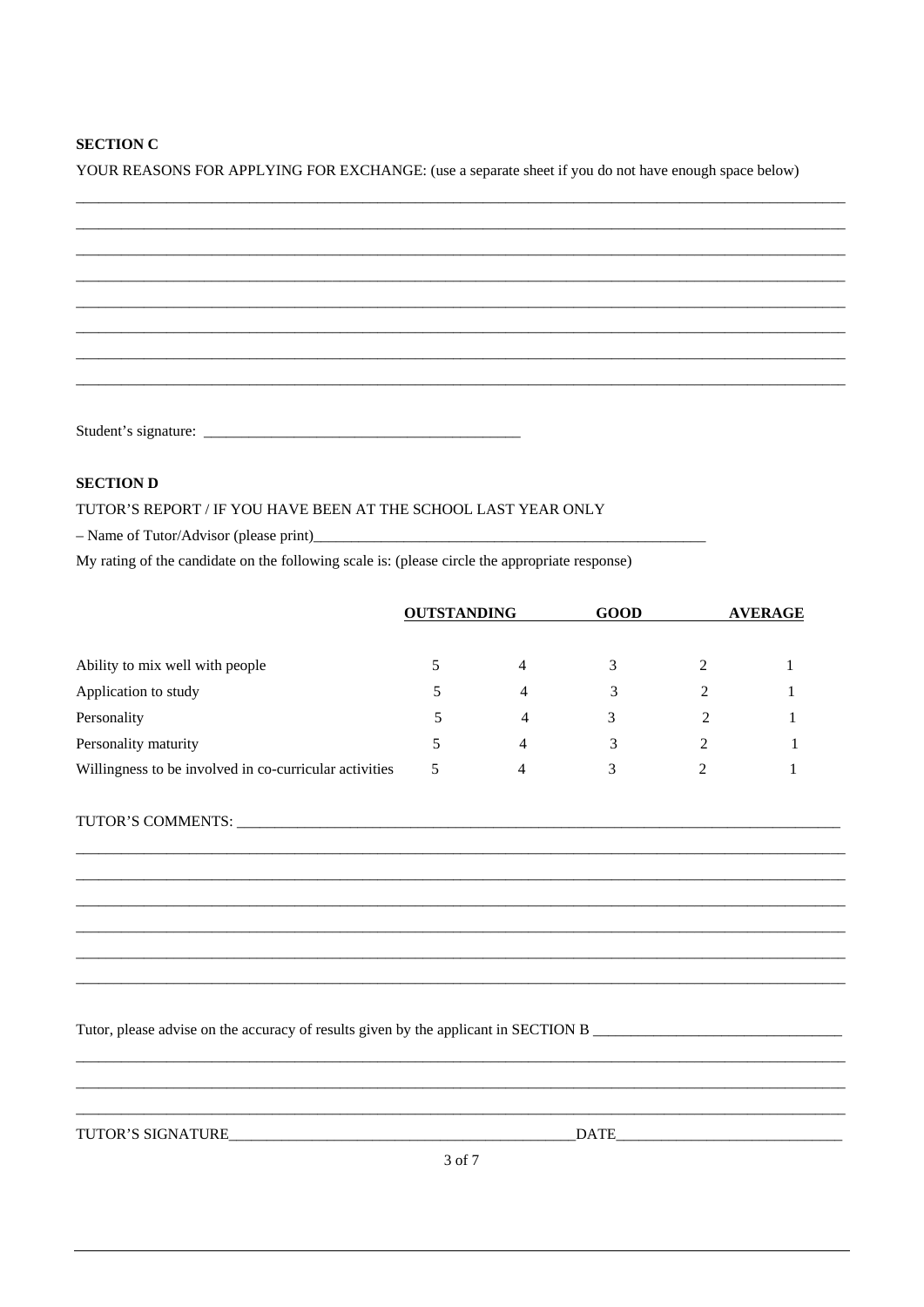| <b>SECTION D</b> (continued)                                                        |  |
|-------------------------------------------------------------------------------------|--|
| <b>PARENTS (GUARDIAN)</b>                                                           |  |
|                                                                                     |  |
| UNDERTAKE TO BE FINANCIALLY LIABLE FOR ALL TRAVELLING COSTS AND INCIDENTAL EXPENSES |  |
| INCURRED DURING THIS EXCHANGE.                                                      |  |
|                                                                                     |  |
|                                                                                     |  |
| RELATIONSHIP TO APPLICANT (Mother, father, guardian, etc)                           |  |

4 of 7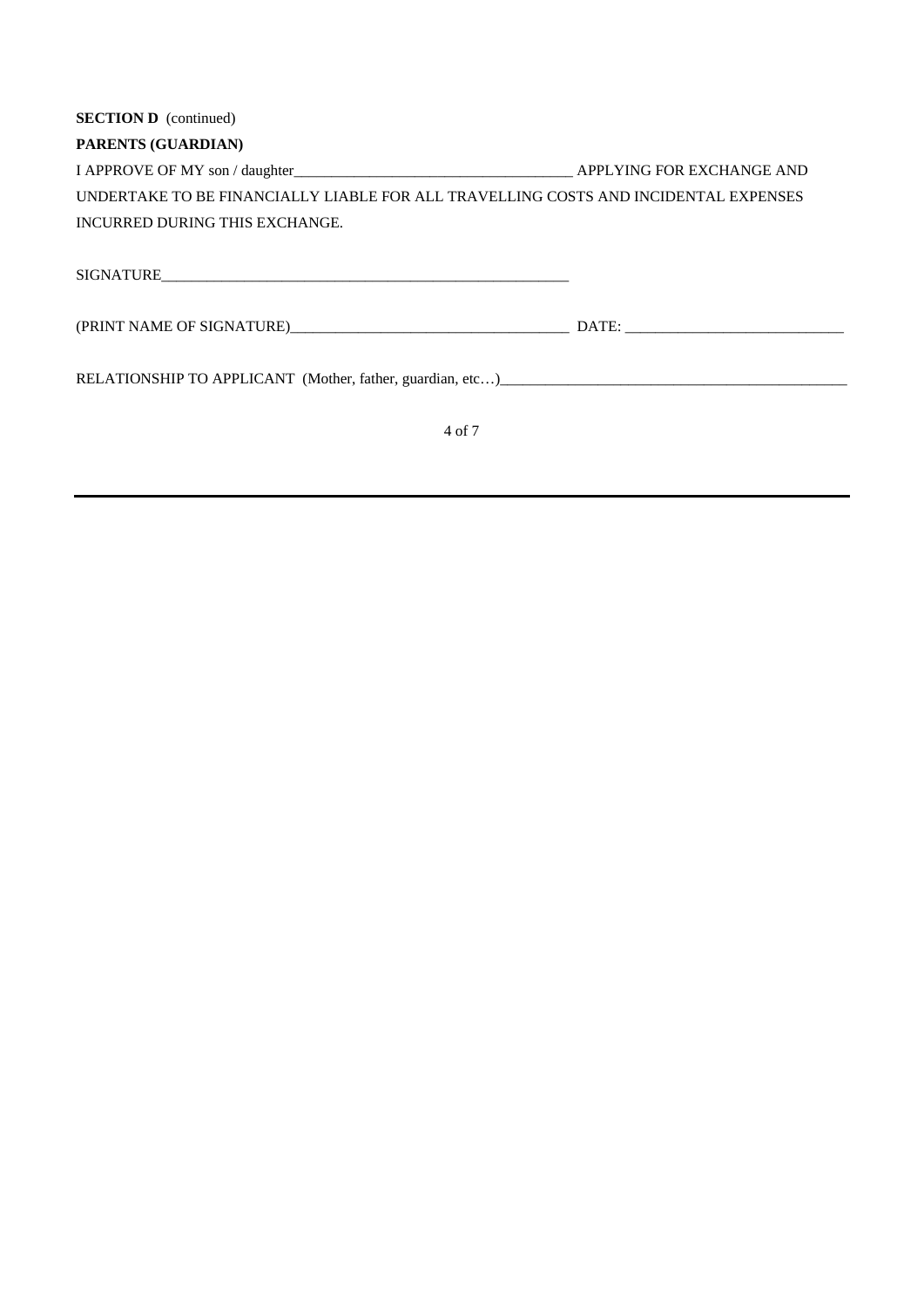*This is a standard form for Round Square Schools* 

#### **SAFETY:**

All possible care is taken of each pupil's safety, health and general welfare. Safety regulations are applied in all the activities. The host School wishes to encourage a spirit of adventure and independence. Consequently, there is bound to remain a residual risk of personal accident and the School cannot acknowledge liability for accident or injury to a pupil.

Parents are asked to sign **EITHER** Form 'A' or 'B' below, which the Head-teacher will take to be acceptance by the parent of non-liability of the School.

|     |                                                 | <b>FORM 'A'</b>                                                                                                                                                                                                                                                     |  |  |  |
|-----|-------------------------------------------------|---------------------------------------------------------------------------------------------------------------------------------------------------------------------------------------------------------------------------------------------------------------------|--|--|--|
| To: |                                                 | The Coordinator of Exchange,                                                                                                                                                                                                                                        |  |  |  |
|     |                                                 |                                                                                                                                                                                                                                                                     |  |  |  |
|     | Address:                                        | the control of the control of the control of the control of the control of the control of the control of the control of the control of the control of the control of the control of the control of the control of the control                                       |  |  |  |
|     |                                                 | adventure activities of the School, school sports and co-curricular activities.                                                                                                                                                                                     |  |  |  |
|     | employees of the school or in public transport. | I declare that he/she shall be allowed to travel in any school vehicles and in vehicles which may be the property of staff or                                                                                                                                       |  |  |  |
|     |                                                 |                                                                                                                                                                                                                                                                     |  |  |  |
|     |                                                 | Pupil's Name: (BLOCK LETTERS PLEASE)                                                                                                                                                                                                                                |  |  |  |
|     |                                                 | <b>OR</b>                                                                                                                                                                                                                                                           |  |  |  |
|     |                                                 | <b>FORM 'B'</b>                                                                                                                                                                                                                                                     |  |  |  |
| To: | The Coordinator of Exchange,                    |                                                                                                                                                                                                                                                                     |  |  |  |
|     |                                                 | Name of School:                                                                                                                                                                                                                                                     |  |  |  |
|     | Address:                                        |                                                                                                                                                                                                                                                                     |  |  |  |
|     |                                                 |                                                                                                                                                                                                                                                                     |  |  |  |
|     |                                                 | (please specify here the activity or activities from which he/she is to be excluded)                                                                                                                                                                                |  |  |  |
|     |                                                 | I declare that he/she shall be allowed to take part in those other activities listed in form 'A' and I further declare that he/she<br>shall be allowed to travel in any school vehicles and vehicles which may be the property of staff or employees of the school. |  |  |  |
|     |                                                 |                                                                                                                                                                                                                                                                     |  |  |  |
|     |                                                 | Pupil's Name: (BLOCK LETTERS PLEASE)                                                                                                                                                                                                                                |  |  |  |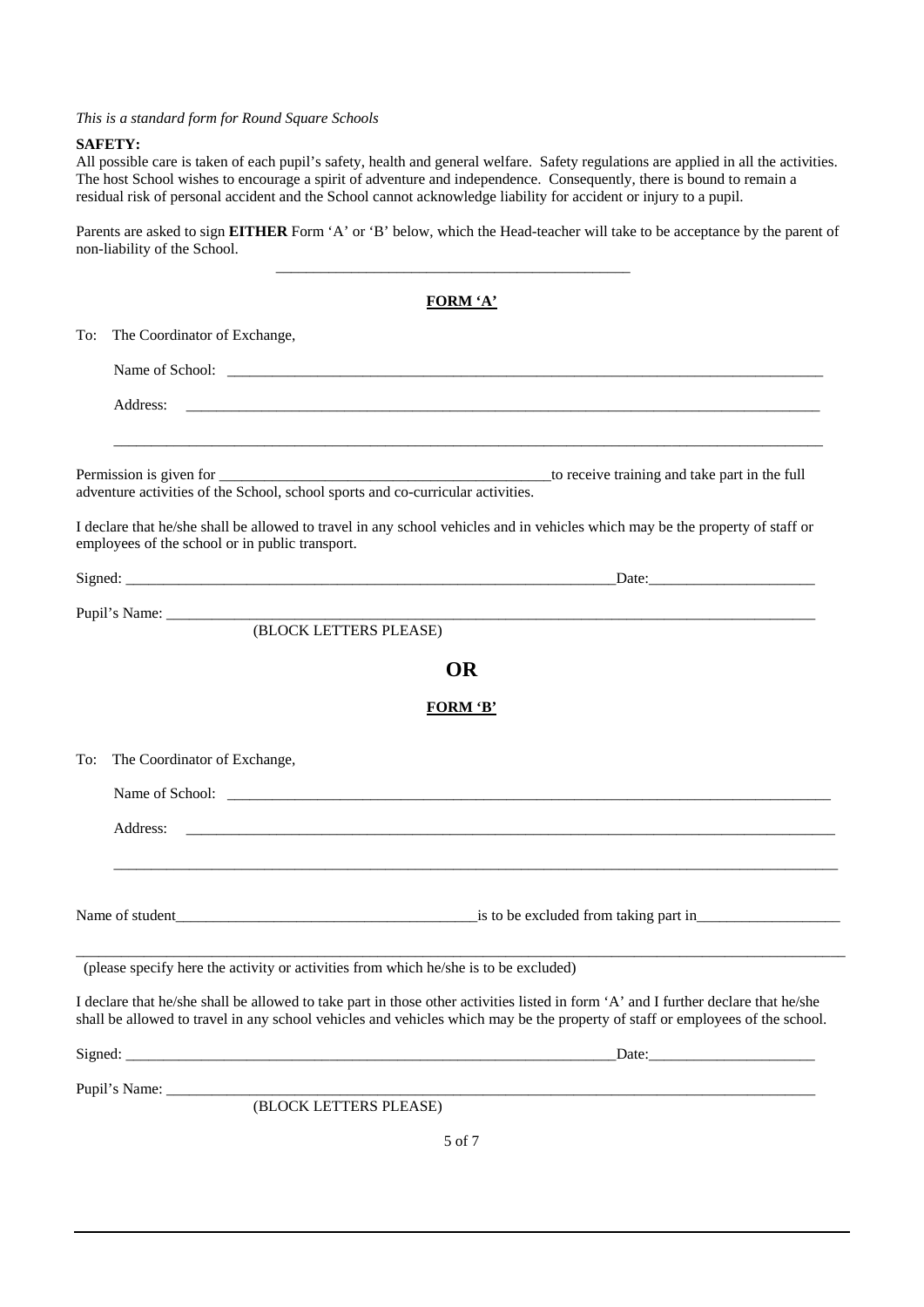### **RULES FOR ROUND SQUARE EXCHANGES**

#### **Below are a few things that you need to consider carefully and understand.**

While on exchange you are acting as an ambassador of Denmark and more specifically Herlufsholm Skole. This is a position not to be taken lightly, as your time with the host school obviously leaves a deep and lasting impression and one that will affect future exchange prospects with that institution. To help you with this, read and understand the following points and why they are in place

**-----------------------------------------------------------------------------------------------** 

- A. The student must abide by the regulations of the particular school concerned.
- B. You must act positively as a member of the school and boarding house or host family and fulfill responsibilities and perform duties appropriate to your age.
- C. While visiting the host country, you must abide by its laws.
- D. You may be permitted to travel only when you are accompanied by a staff member, host parents or when participating in an organised trip. At any other time it is with the express permission of the Host Houseparent/Headteacher of the Host School.
- E. You will keep a journal while on exchange and be prepared to give a written report of your exchange for publication in your host school's magazine/journal. You will make a presentation to a school assembly.
- \* Engaging in any of the following acts during the period of the exchange jeopardizes the continuation of the exchange and may cause the host school to return you to your school.

These acts include the following:

- 1) driving a motorcycle or motor vehicle without express permission
- 2) absenteeism from school without proper reasons
- 3) possession or use of a narcotic drug

I and I understand the information above.

- 4) disobeying school rules regarding alcoholic beverages and smoking
- 5) disobeying other published rules and regulations of the host school

| I agree that I understand the information above. |      |
|--------------------------------------------------|------|
| Student's Signature                              | Jate |
|                                                  |      |

Parent's Signature Date: *(for students under 18 years)* 

#### **MEDICAL HEALTH FORMS**

**Each Round Square School has its own Health and Medical requirements. Once an application is accepted by a school for an exchange, that school will send its Health and Medical form to the applicant.**